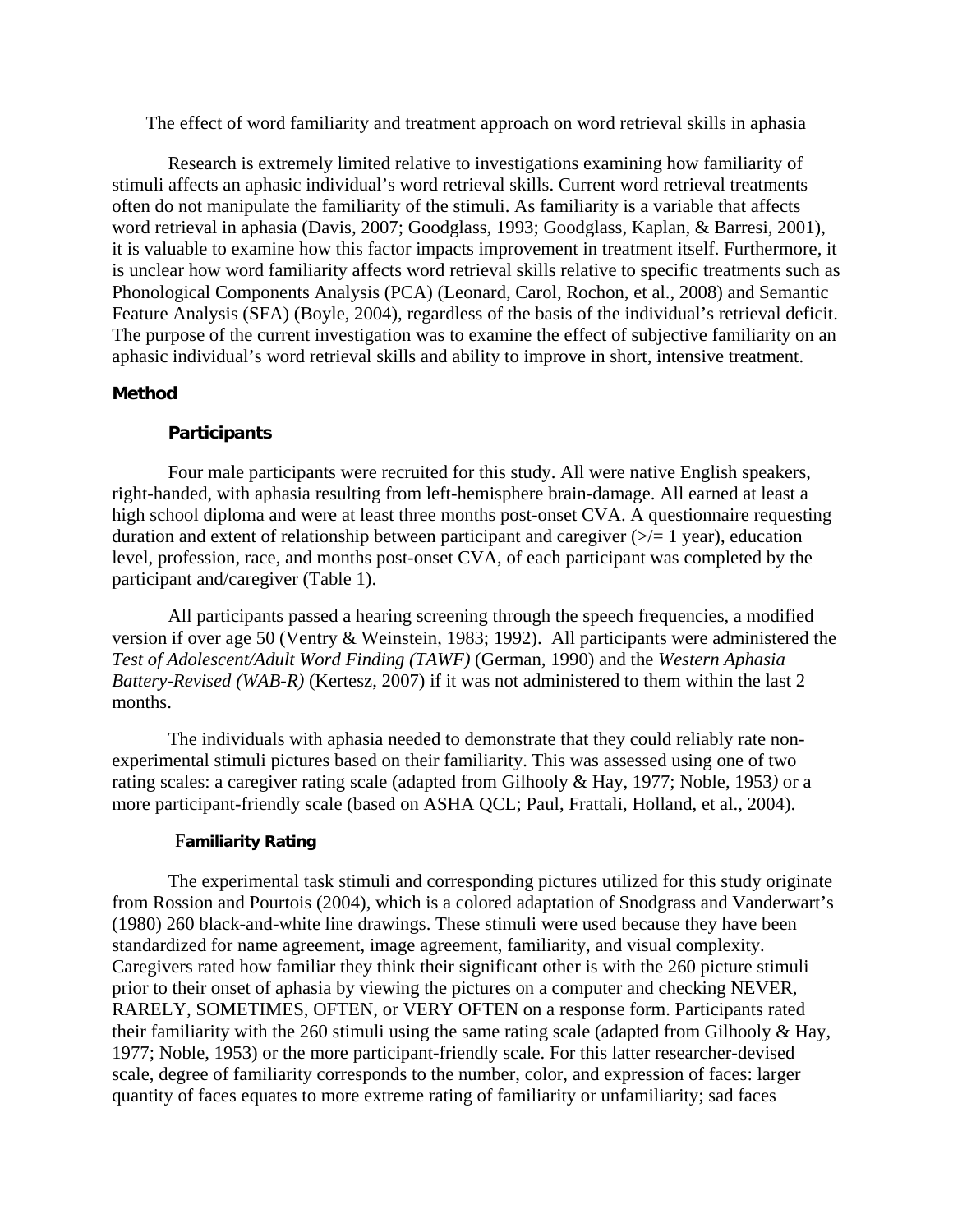represent a lack of familiarity, while happy faces represent some degree of familiarity with the particular noun picture.

#### **Picture-Naming**

After rating familiarity, participants were asked to name all of them on 3 separate trials. Pictures that a participant failed to name on at least 2 out of three trials were selected as potential treatment and probe stimuli, taking familiarity rating into consideration. From these potential treatment and probe stimuli, 80 familiar and 80 unfamiliar stimuli were identified, specific to each participant. For each participant, stimuli were randomly divided into two groups of familiar and unfamiliar stimuli: eighty stimuli (40 familiar, 40 unfamiliar) for Treatment 1 and eighty stimuli (40 familiar, 40 unfamiliar) for Treatment 2. Of the 80 familiar and unfamiliar stimuli for each treatment, 40 (20 familiar, 20 unfamiliar) were identified as treatment stimuli and 40 (20 familiar, 20 unfamiliar) as probes for examining generalization. Thus, a different set of familiar and unfamiliar treatment and probe picture stimuli were addressed during each treatment phase.

### **Treatment 1 and 2**

Prior to each treatment phase for Treatment 1 and 2 for each participant, three baseline measures were taken on 80 randomly chosen familiar and unfamiliar stimuli. Probe stimuli will be tested once during each treatment: last day of SFA and last day of PCA for all 4 patients. One month later, all 160 stimuli (familiar and unfamiliar) including treatment and probe stimuli for both Treatment 1 and Treatment 2 for each participant were presented with a second follow-up session a week later.

All participants were assigned to either SFA (Boyle, 2004) or PCA (Leonard, Carol, Rochon, et al., 2008) treatment. Participants A and B underwent SFA treatment first, followed by PCA, whereas Participants C and D had PCA treatment first, followed by SFA. All participants underwent Treatment Type 1 (SFA or PCA) for five sessions. At the end of the treatment, participants were re-administered the TAWF and WAB-R. Prior to introducing Treatment Type 2 (SFA or PCA), the three baselines were obtained on the different set of familiar and unfamiliar stimuli. Then, Treatment 2 was implemented over 5 sessions. All participants underwent the same re-testing procedures after Treatment 2 as after Treatment 1. Treatment performance data included number of accurate responses for the 40 familiar and unfamiliar stimuli daily basis for that particular Treatment condition.

SuperLab Pro's (Cedrus Corporation, 2008) was used on a laptop computer to determine accuracy and latency of responses for picture naming at baseline and follow-up data measurements for all treatment and probe stimuli. SFA treatment protocol utilized is similar to Boyle (2004). PCA treatment protocol is similar to Leonard, Carol, Rochon, et al. (2008). The PCA modeled the SFA procedure, except the clinician encouraged participants to produce words *phonologically related* to targets including what it rhymes with, its first sound, its first sound associate, its final sound, and number of syllables.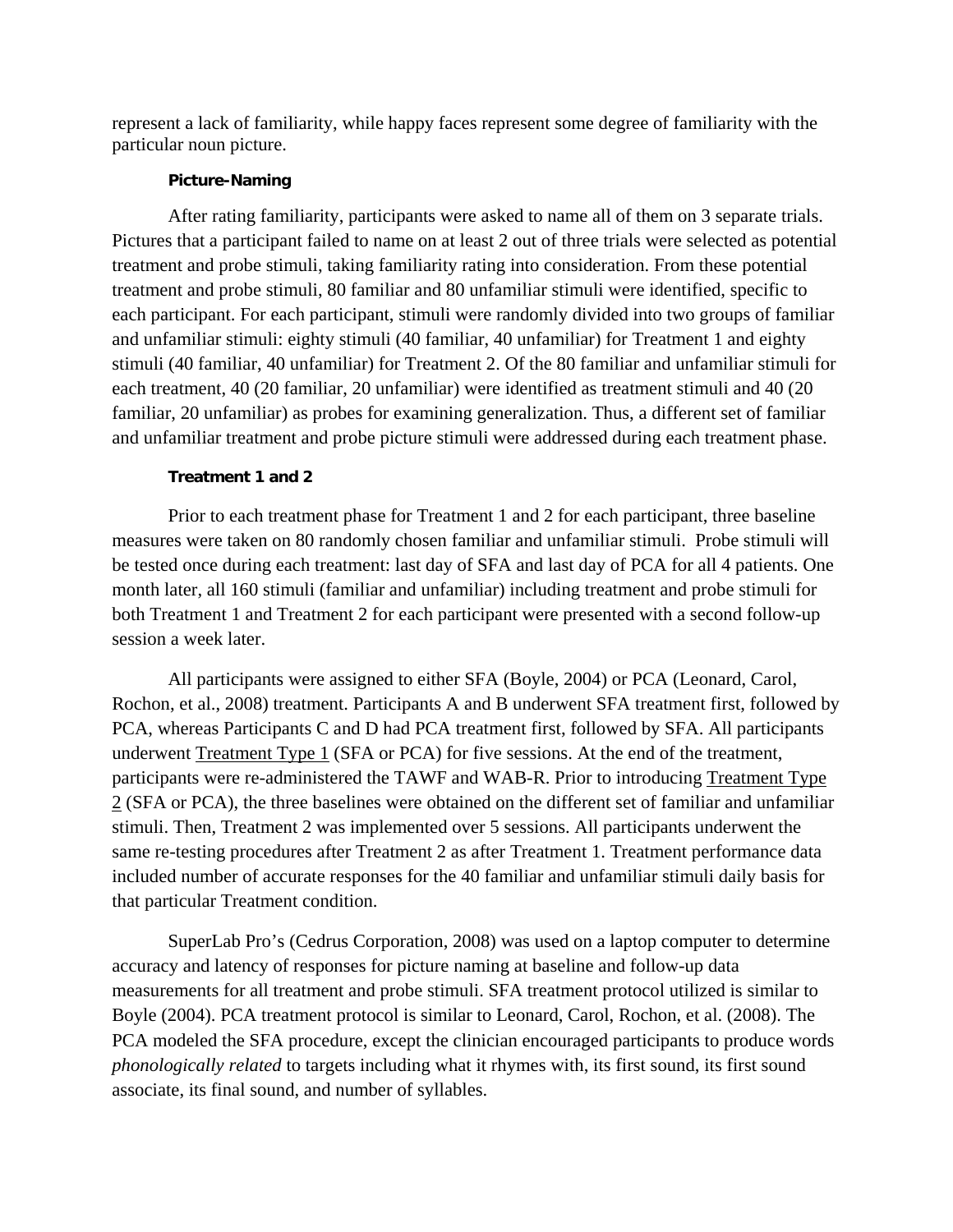#### **Results**

Participant data was analyzed in a single-subject design format. WAB-R and TAWF data are presented in Table 2. In most cases, WAB-R AQ scores were relatively consistent throughout treatment. TAWF raw scores were more variable with Participant C showing the most consistent improvement. Word retrieval data based on treatment condition, familiarity, and probe/treatment stimuli are presented in Table 3. Review of the data revealed that all participants showed some improvement throughout treatment. Type of treatment (phonological or semantic) did not appear to influence findings for any participant. Greatest increases were observed for familiar treated stimuli for all 4 participants. Interestingly, minimal generalization was observed as indicated by performance on probe stimuli, regardless of familiarity.

#### **Discussion**

The results of this investigation support the premise that familiarity is an important variable that appears to positively influence improvement in word retrieval therapy in chronic aphasia (Davis, 2007; Goodglass, 1993), regardless of overall patient severity of impairment. Although some increases were noted in treated stimuli that were rated as unfamiliar, greatest improvement for all four participants was for familiar treated stimuli. Minimal generalization to probe stimuli was observed, regardless of stimuli familiarity.

Treatment approach, in the form of PCA or SFA, did not appear to be of consequence relative to familiarity of stimuli or any participant's improvement in treatment, regardless of the basis of their word retrieval deficit. This observation may be related to the chronicity of the linguistic deficits in this sample of aphasic individuals; however, this premise requires further exploration.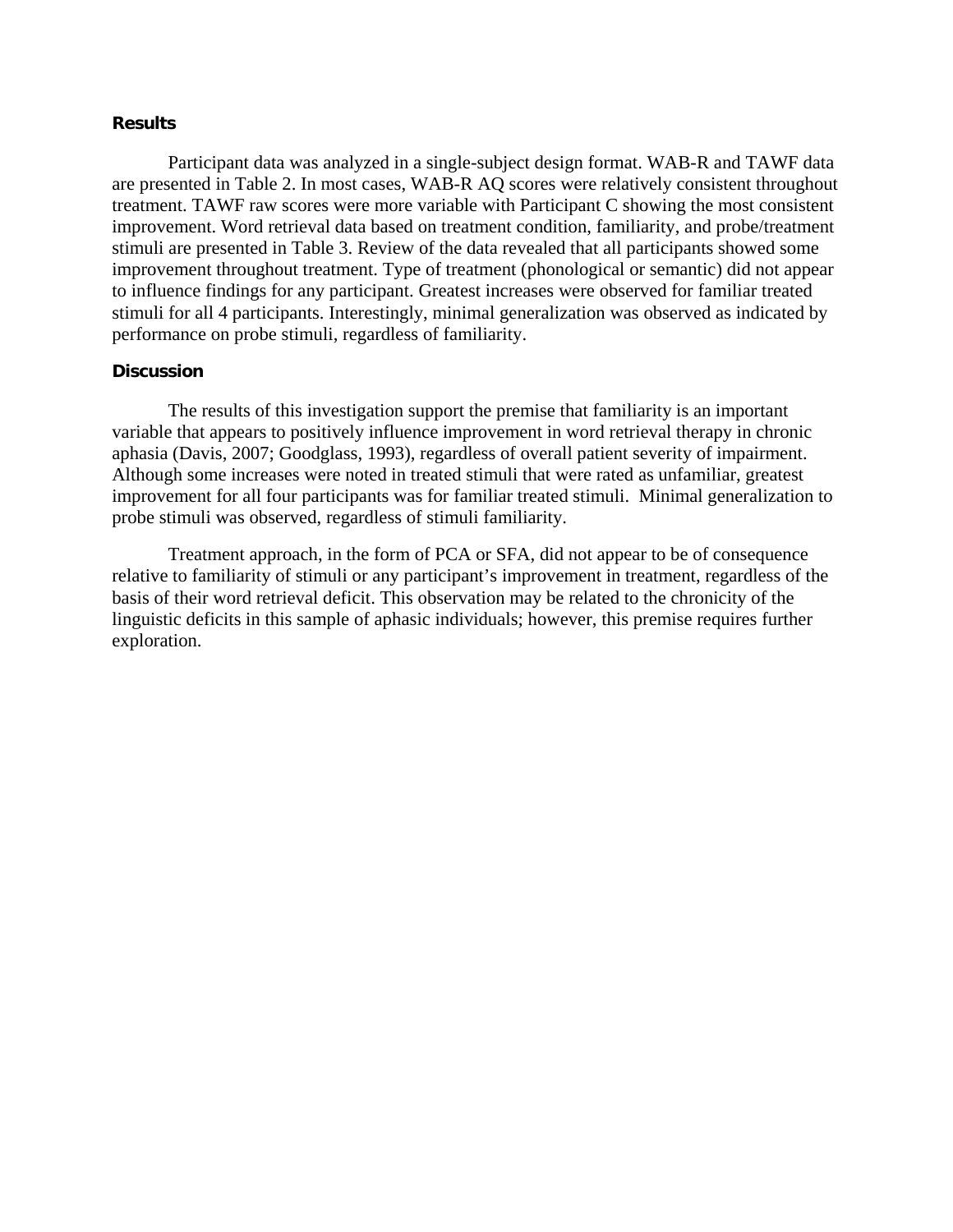#### **References**

Boyle, M. (2004). Semantic feature analysis treatment for anomia in two fluent aphasia syndromes. *American Journal of Speech-Language Pathology, 13*, 236-249.

Davis, G.A. (2007) *Aphasiology: Disorders and clinical practice*. New York: Allyn & Bacon.

- German, D. (1990). *Test of Adolescent/Adult Word Finding*. Allen, Texas: DLM Teaching Resources.
- Goodglass, H. (1993). *Understanding aphasia*. San Diego: Academic Press, Inc.
- Goodglass, H., Kaplan, E., & Barresi, B. (2001). *An assessment of aphasia and related disorders*. Philadelphia: Lea & Febiger.
- Gilhooly, K.J. & Hay, D. **(**1977) Imagery, concreteness, age of acquisition, familiarity, and meaningfulness values for 205 five-letter words having single-solution anagrams. Behav Res Meth Instr 9: 12-17

Kertesz, A. (2006). *Western Aphasia Battery-Revised.* San Antonio: Psychcorp.

Leonard, C., Rochon, E., & Laird, L. (2008).Treating naming impairments in aphasia: Findings from a phonological components analysis treatment. *Aphasiology, 22*, 923-947.

Noble, C.E. (1953). The meaning-familiarity relationship. *Psychological Review, 60*, 89-98.

- Paul, D., Frattali, C., Holland, A. (2004). *ASHA Quality of Communication of Life Scale.* Rockville, MD: ASHA
- Rossion, B., & Pourtois, G. (2004). Revisiting Snodgrass and Vanderwart's object set: The role of surface detail in basic-level object recognition. Perception, 33, 217-236.
- Ventry, I., & Weinstein, B. (1983). Identification of elderly people with hearing problems. *ASHA*. 7:37–42
- Ventry, I. & Weinstein, B. (1992). Considerations in screening adults/older persons for handicapping hearing impairments. American Speech-Language-Hearing Association, 34, 81-87.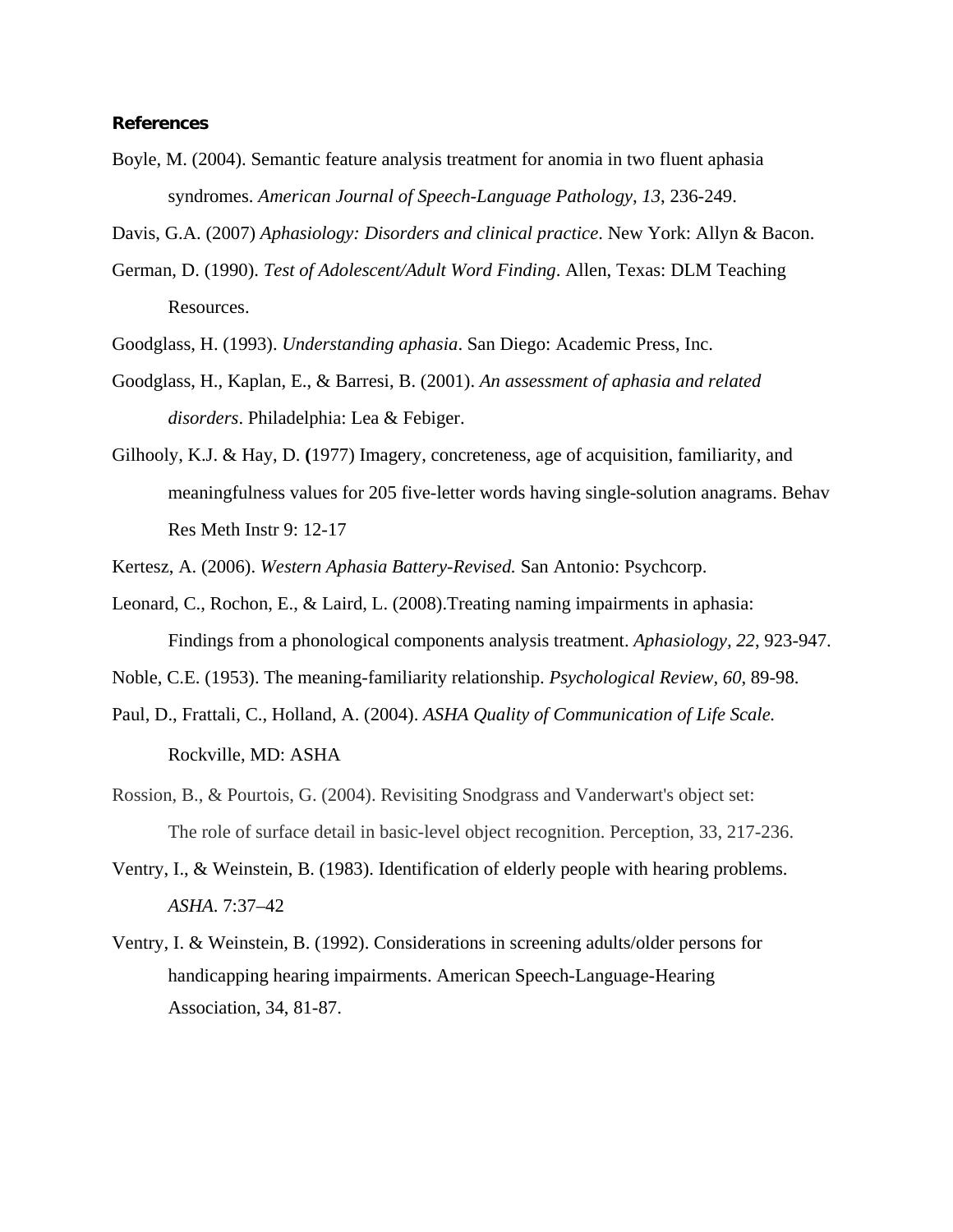## Table 1. Participant demographic data

|                      | Age | <b>Education</b> | <b>Months Post-Injury</b> |
|----------------------|-----|------------------|---------------------------|
| <b>Participant A</b> | 69  | 18               | 37                        |
| <b>Participant B</b> | 56  | 18               | 28                        |
| Participant C        | 53  | 16               | 39                        |
| <b>Participant D</b> | 62  | 16               | 52                        |

**Table 2. WAB-R AQ and TAWF raw score performance throughout treatment for each participant**

|                      | <b>Pre-Treatment</b> |        | <b>Inter-Treatments</b> |             | <b>Post-Treatment</b> |             |
|----------------------|----------------------|--------|-------------------------|-------------|-----------------------|-------------|
|                      | WAB*                 | TAWF** | <b>WAB</b>              | <b>TAWF</b> | <b>WAB</b>            | <b>TAWF</b> |
| <b>Participant A</b> | 33                   | 38     | 34                      | 40          | 37                    | 39          |
| <b>Participant B</b> | 64                   | 68     | 62                      | 73          | 64                    | 74          |
| Participant C        | 40                   | 49     | 46                      | 58          | 44                    | 61          |
| <b>Participant D</b> | 55                   | 59     | 56                      | 65          | 56                    | 63          |

**\*Aphasia Quotient**

**\*\* Raw Score (max = 107)**